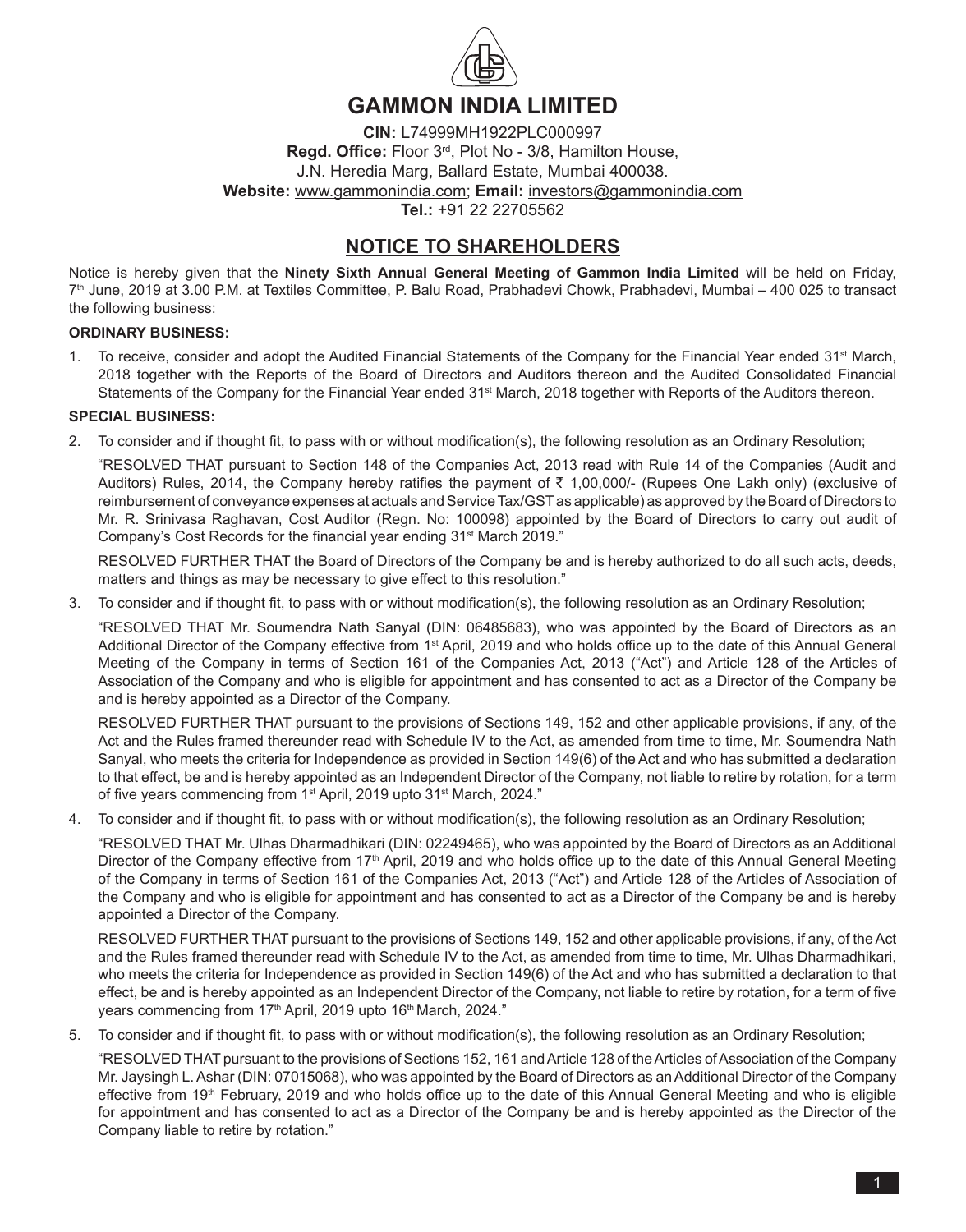

6. To consider and if thought fit, to pass with or without modification(s), the following resolution as a Special Resolution;

 "RESOLVED THAT in accordance with the provisions of Sections 196 and 197 of the Companies Act, 2013, including any amendment thereto or modification thereof read with the Companies (Appointment and Remuneration of Managerial Personnel) Rules, 2014 and all other applicable rules, approval of the Members be and is hereby accorded to the appointment of Mr. Jaysingh L. Ashar as a Whole-time Director designated as Executive Director of the Company for a period of 3 (three) years with effect from 19<sup>th</sup> February, 2019 on the terms and conditions including remuneration as set out in the Explanatory Statement annexed to the Notice convening this Meeting.

 RESOLVED FURTHER that the Board be and is hereby authorised to do all such acts, deeds and things, including authorising any official of the Company to do all such acts, deeds and things as may be necessary to give effect to this resolution."

7. To consider and if thought fit, to pass with or without modification(s), the following resolution as a Special Resolution;

 "RESOLVED THAT pursuant to the provisions of Sections 196, 197 read with Schedule V and other applicable provisions, if any, of the Companies Act, 2013 ("the Act") and the Companies (Appointment and Remuneration of Managerial Personnel) Rules, 2014, and all other rules, regulations, notifications and circulars (including any statutory modifications, clarifications, exemptions or re-enactments thereof, from time to time), and pursuant to the 'No Objection Certificate' dated  $2<sup>nd</sup>$  November, 2018 received from ICICI Bank being the Lead Monitoring Institution on behalf of the CDR Lenders, approval of the Members be and is hereby accorded for payment of remuneration to Mr.Anurag Choudhry (DIN: 00955456) erstwhile Executive Director as set out in the explanatory statement annexed to the Notice convening this meeting.

 RESOLVED FURTHER that the Board of Directors of the Company be and is hereby authorized to do all such acts, deeds and things as may be necessary to give effect to this resolution."

> **By Order of the Board of Directors** For **GAMMON INDIA LIMITED**

> > **ABHIJIT RAJAN CHAIRMAN**

### **Registered Office:**

Floor 3rd, Plot No - 3/8, Hamilton House, J.N. Heredia Marg, Ballard Estate, Mumbai - 400 038.

Date: 30<sup>th</sup> April, 2019 **Place:** Mumbai

## **NOTES:**

- 1. A MEMBER ENTITLED TO ATTEND AND VOTE AT THE MEETING IS ENTITLED TO APPOINT A PROXY TO ATTEND AND VOTE INSTEAD OF HIMSELF/HERSELF AND THAT THE PROXY NEED NOT BE A MEMBER. A person can act as a proxy on behalf of members not exceeding fifty (50) and holding in aggregate not more than ten (10) percent of the total paid-up share capital of the Company. A member holding more than ten (10) percent of total share capital of the Company carrying voting rights may appoint a single person as proxy and such person shall not act as a proxy for any other member.
- 2. Proxies to be effective should be deposited at the Registered Office of the Company not less than forty eight (48) hours before the commencement of the meeting.
- 3. The relative Explanatory Statement pursuant to Section 102 of the Companies Act, 2013 in respect of special businesses at Item Nos. 2 to 7 is annexed hereto.
- 4. The Register of Members and Share Transfer Books of the Company will remain closed from 30<sup>th</sup> May, 2019 to 7<sup>th</sup> June, 2019 (both days inclusive).
- 5. Members who hold shares in the dematerialized form are requested to write their DP ID and Client ID and those holding shares in physical form are requested to write their folio number in the attendance slip and hand it over at the entrance of the meeting hall.
- 6. Voting through electronic means:
	- (a) Pursuant to the provisions of Section 108 of the Companies Act, 2013 read with Rule 20 of the Companies (Management and Administration) Rules, 2014, and Regulation 44 of the SEBI (Listing Obligations and Disclosure Requirements) Regulations, 2015, the Company is pleased to provide members the facility to exercise their right to vote at the Annual General Meeting (AGM) by electronic means and the business may be transacted through e-Voting Services provided by Central Depository Services Limited (CDSL).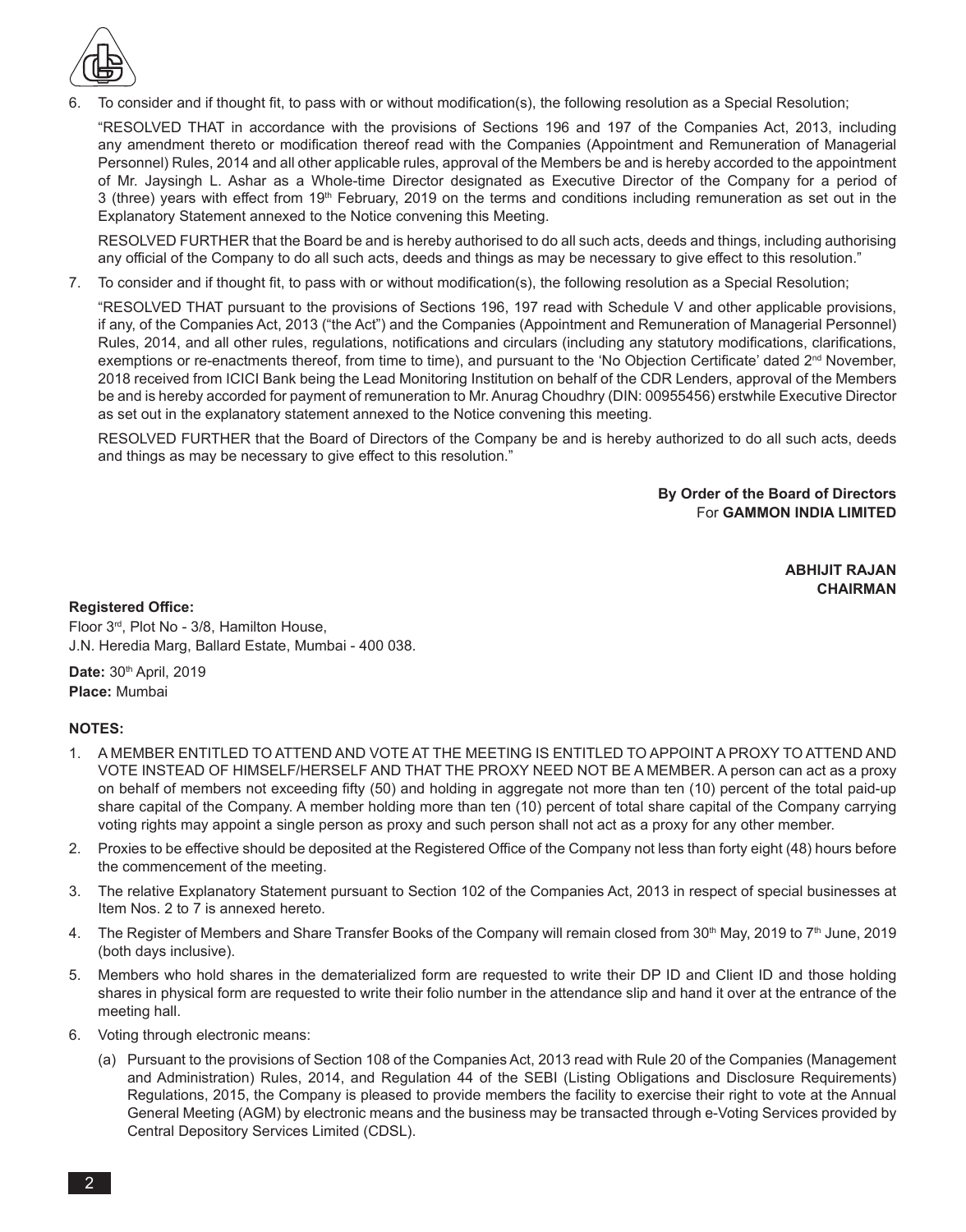

- (b) A member may exercise his vote at any general meeting by electronic means and Company may pass any resolution by electronic voting system in accordance with the Rule 20 of the Companies (Management and Administration) Rules, 2014.
- (c) During the e-voting period, members of the Company, holding shares either in physical form or dematerialized form, as on the cut-off date i.e. 31<sup>st</sup> May, 2019 may cast their vote electronically.
- **(d) The e-voting period commences at 9.00 a.m. on Tuesday, 4th June, 2019 and ends at 5.00 p.m. on Thursday, 6th June, 2019. The e-voting module shall be disabled by CDSL for voting thereafter.**
- **(e) Once the vote on a resolution is cast by the shareholder, the shareholder shall not be allowed to change it subsequently.**
- (f) Voting rights shall be reckoned on the paid-up value of shares registered in the name of the members as on the date of dispatch of notice.
- (g) The Board of Directors at their meeting have appointed Mr. Vidyadhar V. Chakradeo, Practicing Company Secretaries (FCS No.3382) as the scrutinizer to scrutinize the remote e-voting process as well as voting through poll paper at the meeting in a fair and transparent manner.
- **(h) Instructions for e-voting:**
	- (i) The voting period begins at 9.00 a.m. on Tuesday,  $4<sup>th</sup>$  June, 2019 and ends at 5.00 p.m. on Thursday,  $6<sup>th</sup>$  June, 2019. During this period shareholders' of the Company, holding shares either in physical form or in dematerialized form, as on the cut-off date (record date) of 31st May, 2019 may cast their vote electronically. The e-voting module shall be disabled by CDSL for voting thereafter.
	- (ii) The shareholders should log on to the e-voting website www.evotingindia.com.
	- (iii) Click on Shareholders.
	- (iv) Now Enter your User ID
		- a. For CDSL: 16 digits beneficiary ID,
		- b. For NSDL: 8 Character DP ID followed by 8 Digits Client ID,
		- c. Members holding shares in Physical Form should enter Folio Number registered with the Company.
	- (v) Next enter the Image Verification as displayed and Click on Login.
	- (vi) If you are holding shares in demat form and had logged on to www.evotingindia.com and voted on an earlier voting of any company, then your existing password is to be used.
	- (vii) If you are a first time user follow the steps given below:

|                                    | For Members holding shares in Demat Form and Physical Form                                                                                                                                                  |
|------------------------------------|-------------------------------------------------------------------------------------------------------------------------------------------------------------------------------------------------------------|
| <b>PAN</b>                         | Enter your 10 digit alpha-numeric PAN issued by Income Tax Department (Applicable for both<br>demat shareholders as well as physical shareholders)                                                          |
|                                    | Members who have not updated their PAN with the Company/Depository Participant are<br>requested to use the sequence number which is printed on Postal Ballot/Attendance Slip<br>indicated in the PAN field. |
| Dividend Bank<br>Details <b>OR</b> | Enter the Dividend Bank Details or Date of Birth (in dd/mm/yyyy format) as recorded in your<br>demat account or in the company records in order to login.                                                   |
| Date of Birth<br>(DOB)             | If both the details are not recorded with the depository or company please enter the member<br>$\bullet$<br>id / folio number in the Dividend Bank details field as mentioned in instruction (iv).          |

- (viii) After entering these details appropriately, click on "SUBMIT" tab.
- (ix) Members holding shares in physical form will then directly reach the Company selection screen. However, members holding shares in demat form will now reach 'Password Creation' menu wherein they are required to mandatorily enter their login password in the new password field. Kindly note that this password is to be also used by the demat holders for voting for resolutions of any other company on which they are eligible to vote, provided that company opts for e-voting through CDSL platform. It is strongly recommended not to share your password with any other person and take utmost care to keep your password confidential.
- (x) For Members holding shares in physical form, the details can be used only for e-voting on the resolutions contained in this Notice.
- (xi) Click on the EVSN for the relevant <Company Name> on which you choose to vote.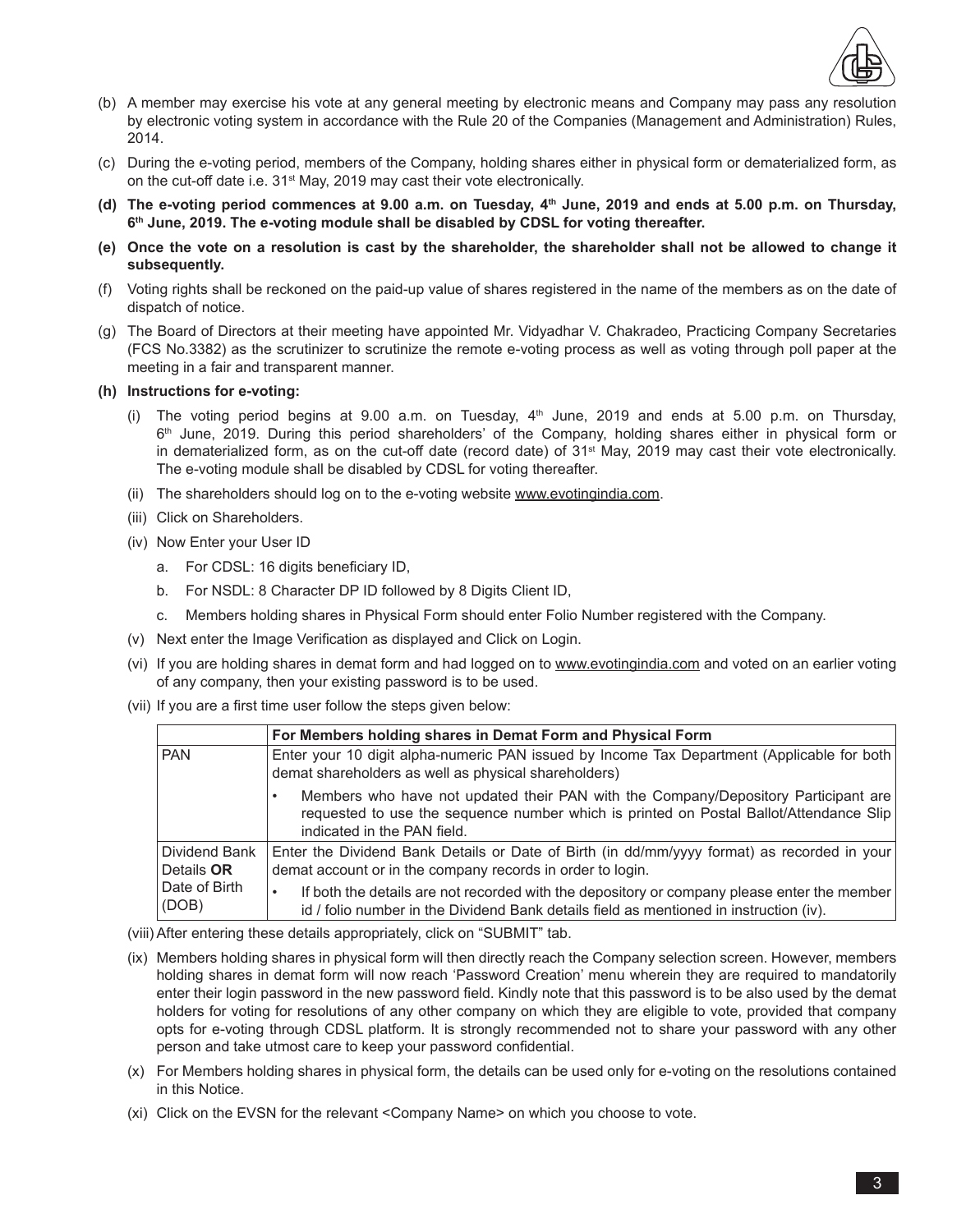

- (xii) On the voting page, you will see "RESOLUTION DESCRIPTION" and against the same the option "YES/NO" for voting. Select the option YES or NO as desired. The option YES implies that you assent to the Resolution and option NO implies that you dissent to the Resolution.
- (xiii) Click on the "RESOLUTIONS FILE LINK" if you wish to view the entire Resolution details.
- (xiv) After selecting the resolution you have decided to vote on, click on "SUBMIT". A confirmation box will be displayed. If you wish to confirm your vote, click on "OK", else to change your vote, click on "CANCEL" and accordingly modify your vote.
- (xv) Once you "CONFIRM" your vote on the resolution, you will not be allowed to modify your vote.
- (xvi) You can also take a print of the votes cast by clicking on "Click here to print" option on the Voting page.
- (xvii) If a demat account holder has forgotten the login password then Enter the User ID and the image verification code and click on Forgot Password & enter the details as prompted by the system.
- (xviii) Shareholders can also cast their vote using CDSL's mobile app m-Voting available for android based **mobiles. The m-Voting app can be downloaded from Google Play Store, Apple and Windows phone. Please follow the instructions as prompted by the mobile app while voting on your mobile.**

#### (xix) **Note for Non – Individual Shareholders and Custodians**

- Non-Individual shareholders (i.e. other than Individuals, HUF, NRI etc.) and Custodian are required to log on to www.evotingindia.com and register themselves as Corporates.
- • A scanned copy of the Registration Form bearing the stamp and sign of the entity should be emailed to helpdesk.evoting@cdslindia.com.
- After receiving the login details a Compliance User should be created using the admin login and password. The Compliance User would be able to link the account(s) for which they wish to vote on.
- The list of accounts linked in the login should be mailed to helpdesk.evoting@cdslindia.com and on approval of the accounts they would be able to cast their vote.
- A scanned copy of the Board Resolution and Power of Attorney (POA) which they have issued in favour of the Custodian, if any, should be uploaded in PDF format in the system for the scrutinizer to verify the same.
- (xx) In case you have any queries or issues regarding e-voting, you may refer the Frequently Asked Questions ("FAQs") and e-voting manual available at www.evotingindia.com, under help section or write an email to helpdesk.evoting@cdslindia.com.

### **(1) In case of Members receiving Notice of the Annual General Meeting by post and who wish to vote using the e-voting facility:**

 Please follow all steps from Sr. No. (ii) to Sr. No. (xix) above, to cast your vote.

- 7. Members are requested to carefully read the instructions and in case of any queries, you may refer to the e-voting for Members and User Manual for Shareholders to cast their votes available in the Help section of www.evotingindia.com.
- 8. Since the Company is required to provide facility to the members to exercise their right to vote by electronic means, shareholders of the Company, holding shares either in physical form or in dematerialized form and not casting their vote electronically, may cast their vote at the Annual General Meeting.
- 9. Facility of voting through Poll paper shall be made available at the AGM. Members attending the AGM, who have not already cast their vote by remote e-voting shall be able to exercise their right at the AGM.
- 10. Any person who acquires shares of the Company and becomes a Member of the Company after the dispatch of the AGM Notice and holds shares as on the cut-off date, i.e. 31<sup>st</sup> May, 2019, may obtain the login Id and password by sending a request at evotingindia@cdsl.co.in. However, if you are already registered with CDSL for remote e-voting, then you can use your existing user ID and password for casting your vote. If you have forgotten your password, you may reset your password by using "forgot User Details/ Password" option available on www.evotingindia.com.
- 11. The Scrutinizer shall within a period of 24 hours from the conclusion of the e-voting period unlock the votes in the presence of at least two (2) witnesses not in the employment of the Company and make a Scrutinizer's Report of the votes cast in favour or against, if any, forthwith to the Chairman of the Company.
- 12. The Results shall be declared within 24 hours of the conclusion of the Annual General Meeting of the Company. The Results declared along with the Scrutinizer's Report shall be placed on the Company's website www.gammonindia.com and on the website of CDSL within 24 hours and communicated to The National Stock Exchange of India Limited & BSE Limited.
- 13. Subject to the receipt of requisite number of votes, the Resolutions forming part of the AGM notice shall be deemed to be passed on the date of the AGM i.e. 7<sup>th</sup> June, 2019.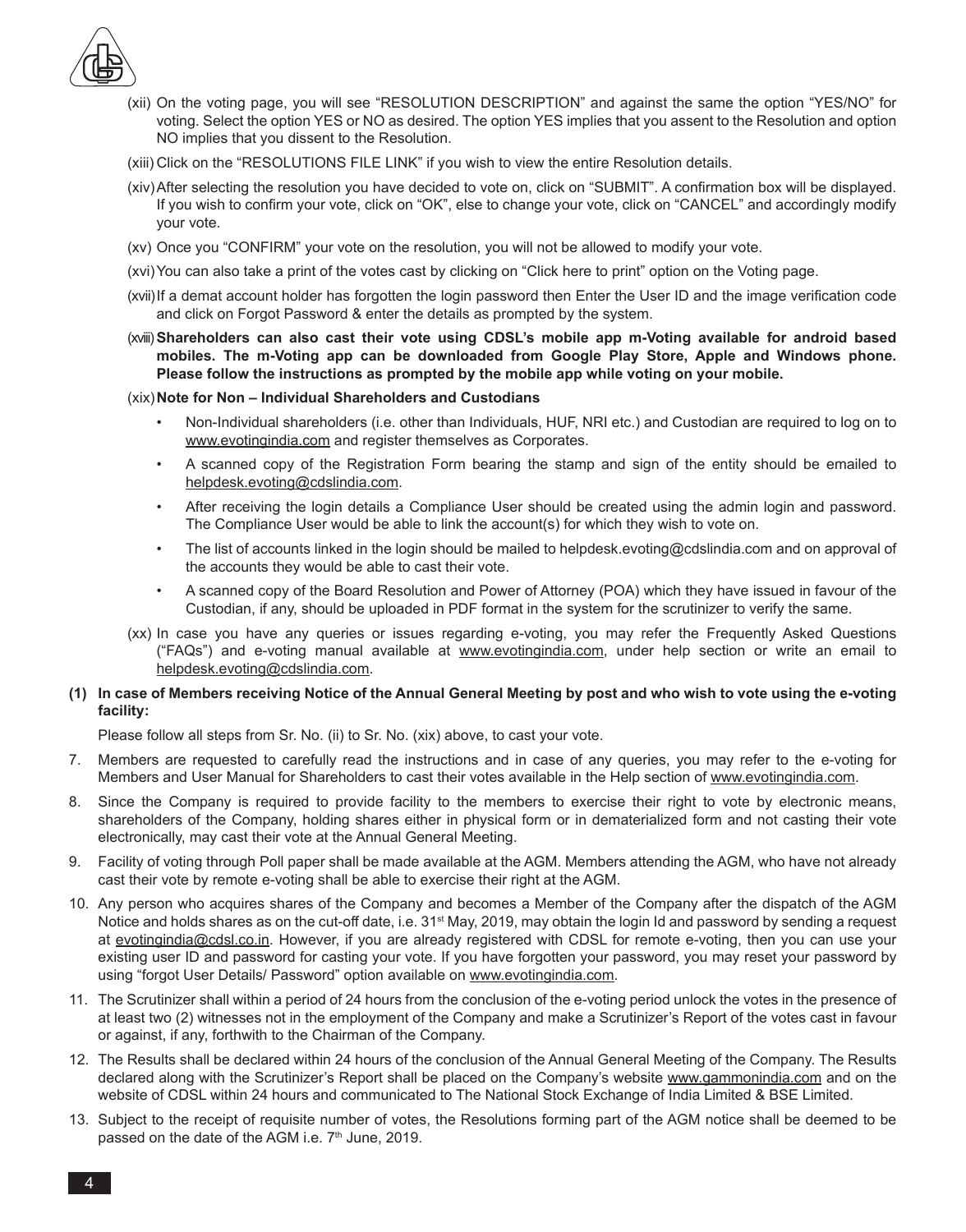

- 14. Corporate members intending to send their authorized representatives to attend the Meeting are requested to send to the Company, a certified copy of the Board Resolution authorizing the representative to attend and vote on their behalf at the Meeting.
- 15. Pursuant to Section 205A of the Companies Act, 1956, the dividend not encashed or claimed within 7 (seven) years from the date of its transfer to the unpaid dividend account shall be transferred to the Investor Education and Protection Fund (IEPF) established by the Central Government. Accordingly, the Company has transferred Interim Dividend for the financial year 2010-11 amounting to  $\bar{\tau}$  2,41,168/- to IEPF on 21<sup>st</sup> October, 2017 and Final Dividend for the financial year 2010-11 amounting to  $\overline{z}$  2.56.212/- to IEPF 16<sup>th</sup> November, 2018. The Dividend for the financial year 2009-10 amounting to ` 3,68,722/- was transfered to IEPF on 23rd November, 2017 which was due and payable and remained unclaimed and unpaid for a period of seven years.

 The Company will be transferring dividend to IEPF as per the following schedule:

| <b>Financial Year</b> | <b>Type of Dividend</b> | Tentative date of transfer to $\mathsf{IEPF}$ |
|-----------------------|-------------------------|-----------------------------------------------|
| 2011-2012             | <b>Final Dividend</b>   | 28th November, 2019                           |

- 16. Members/ Proxies should bring the enclosed attendance slip duly filled in, for attending the Annual General Meeting, along with their copy of the Annual Report.
- 17. Members can avail nomination facility as per the provisions of Section 72 of the Companies Act, 2013 for registering their nomination which has to be submitted in Form SH-13. In case of cancellation of earlier nomination and registering fresh nomination, the information has to be submitted in Form SH-14. Members holding shares in physical mode are requested to submit their nomination forms to the Registrar and Share Transfer Agents and members holding shares in demat mode may obtain the nomination forms from their depository participant.
- 18. To prevent fraudulent transactions, members are advised to exercise due diligence and notify the Company of any change in address or demise of any member as soon as possible. Members are also advised not to leave their demat account(s) dormant for long. Periodic statement of holdings should be obtained from the concerned Depository Participant and holdings should be verified.
- 19. Electronic copy of the Notice along with the Annual Report is being sent to all the members whose email ids are registered with the Company/Depository Participants(s) for communication purposes unless any member has requested for a hard copy of the same. For members who have not registered their email address, physical copies of the Annual Report are being sent in the permitted mode.
- 20. Members who have not registered their e-mail addresses, so far, are requested to register their email addresses, in respect of their electronic holdings with the Depository through their concerned Depository Participants. Members who hold shares in physical form are requested to register their e-mail addresses with the Company's Registrar & Transfer Agent i.e. M/s. Link Intime India Private Limited by sending details like Name, Folio No. etc.
- 21. Members are requested to send their queries, if any, at least 10 (ten) days before the Annual General Meeting, so as to enable the Board to keep the information ready.
- 22. Shareholders are requested to address their correspondence to the Registrar & Share Transfer Agent viz. M/s. Link Intime India Private Limited, C 101, 247 Park , L B S Marg, Vikhroli West, Mumbai - 400 083.
- 23. Members may also note that the Notice of the 96<sup>th</sup> Annual General Meeting and the Annual Report for the Financial Year ended 31<sup>st</sup> March, 2018 will be available on the Company's website viz. www.gammonindia.com. Physical copies of the aforesaid documents will be available at the registered office for inspection during normal business hours on working days.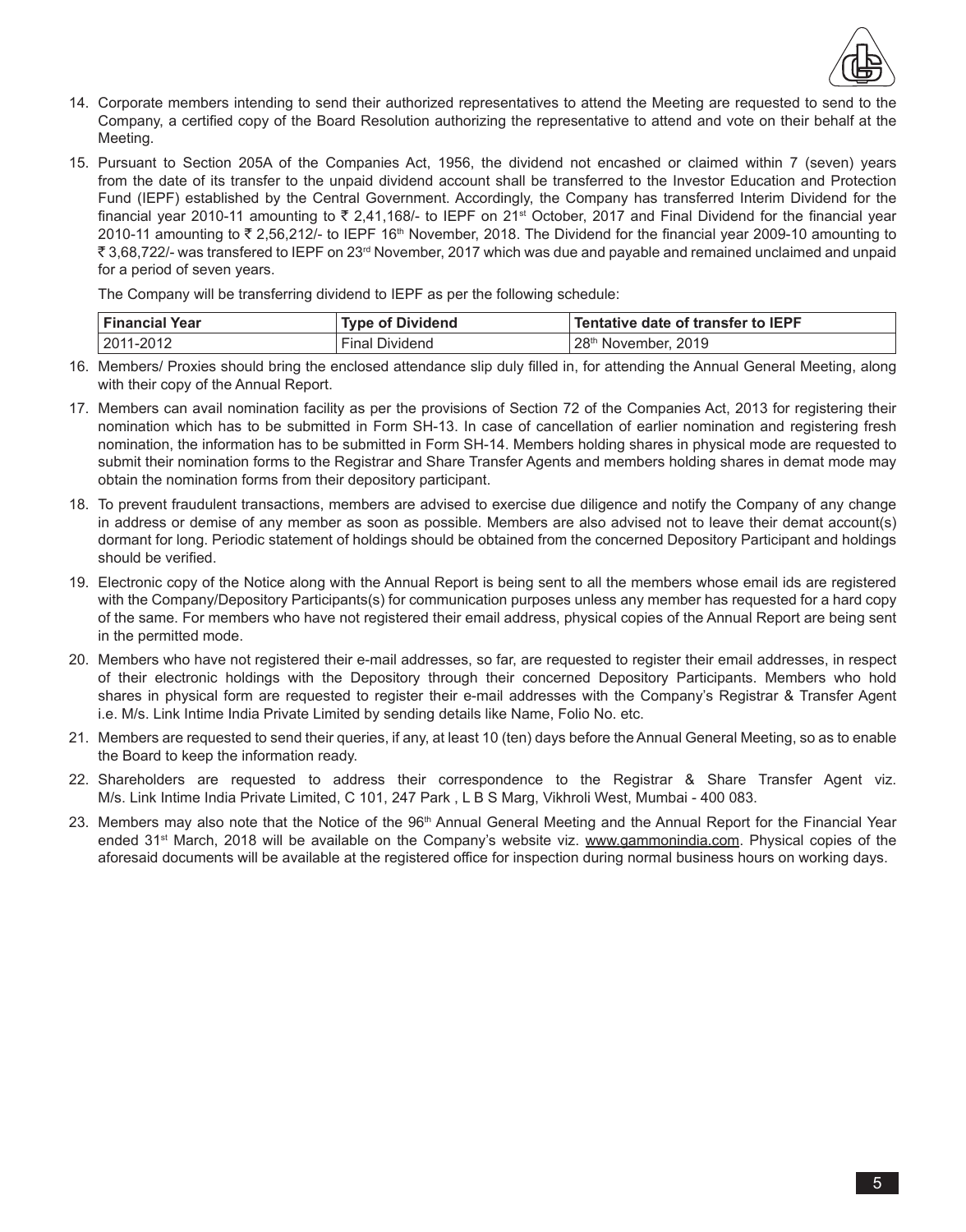

24. Information required to be provided under the SEBI (Listing Obligations and Disclosure Requirements) Regulations, 2015 entered into with various Stock Exchanges, regarding the Directors who are proposed to be appointed / re-appointed is as below:

| <b>Name of Director</b>                                                                         | Mr. Soumendra<br><b>Nath Sanyal</b>                                                                                                                                                                                                                                                                                                                                                                                                                                                       | Mr. Ulhas Dharmadhikari                                                                                                                                                                                                                                                                                                                                                                                                                                                                                                                                                                                                                                                                                                                                                                                              | Mr. Jaysingh L. Ashar                                                                                                                                                                                                                                                                                                                                                                                                                                                                                                                                                |
|-------------------------------------------------------------------------------------------------|-------------------------------------------------------------------------------------------------------------------------------------------------------------------------------------------------------------------------------------------------------------------------------------------------------------------------------------------------------------------------------------------------------------------------------------------------------------------------------------------|----------------------------------------------------------------------------------------------------------------------------------------------------------------------------------------------------------------------------------------------------------------------------------------------------------------------------------------------------------------------------------------------------------------------------------------------------------------------------------------------------------------------------------------------------------------------------------------------------------------------------------------------------------------------------------------------------------------------------------------------------------------------------------------------------------------------|----------------------------------------------------------------------------------------------------------------------------------------------------------------------------------------------------------------------------------------------------------------------------------------------------------------------------------------------------------------------------------------------------------------------------------------------------------------------------------------------------------------------------------------------------------------------|
| Age (years)                                                                                     | 69                                                                                                                                                                                                                                                                                                                                                                                                                                                                                        | 59                                                                                                                                                                                                                                                                                                                                                                                                                                                                                                                                                                                                                                                                                                                                                                                                                   | 66                                                                                                                                                                                                                                                                                                                                                                                                                                                                                                                                                                   |
| Qualifications<br>Expertise                                                                     | Graduate from<br>Jalpaiguri Govt.<br>Engineering<br>College, North<br>Bengal University,<br>West Bengal<br>He has knowledge                                                                                                                                                                                                                                                                                                                                                               | Graduate from Jiwaji<br>University, Gwalior as BE- Civil<br>Engineering<br>He has more than 35 years                                                                                                                                                                                                                                                                                                                                                                                                                                                                                                                                                                                                                                                                                                                 | B. Tech in Civil Engineering from<br>IIT-Bombay in the year 1976.<br>PG Diploma in Alternatives Dispute<br>Resolution from NALSAR - Hyderabad.<br>BGL (Bachelor of General Law) from<br>ICFAI - Tripura.<br>He has over 40 years plus experience in                                                                                                                                                                                                                                                                                                                  |
|                                                                                                 | and experience in<br>handling projects<br>from concept,<br>planning to delivery.<br>He has successfully<br>executed various<br>projects which<br>include bridges,<br>industrial structures,<br>tunnels for hydro<br>power stations,<br>factories and<br>residential buildings,<br>during his tenure<br>with Gammon India<br>Limited.<br>He was employed<br>with Gammon India<br>Limited from 2009<br>to 2012 in charge of<br>execution of projects<br>as the "Chief<br>Strategy Officer". | of experience in the field of<br>Special Infrastructure such as<br>Power Plants, Urban Utilities<br>& Urban Infrastructure and<br>Institutional & High end Real<br>Estate. He joined Gujarat<br>International Finance Tec<br>City (GIFT CITY) - India's first<br><b>International Financial Services</b><br>Center and green field smart<br>city as a CTO, President<br>(Engineering) & Director in<br>GIFT Water, GIFT Power and<br>GIFT Solid waste cos, as first<br>technical employee of the<br>project.<br>He was employed with<br>Gammon India Limited,<br>B G Shirke Cont. Tech.<br>Ltd, Pune, Gujarat Urban<br>Development Company Ltd<br>(A Govt. of Gujarat Company)<br>Gandhinagar, Adani Ltd &<br>Arvind Mills Ltd on various<br>positions for the Project<br>Concepts, Planning and<br>implementations. | the Civil Engineering fields which include:<br>Design of High Level prestressed<br>i.<br>concrete Bridges<br>ii.<br>Execution of High level Prestressed<br>concrete Bridges<br><b>Execution of Multistoreyed Buildings</b><br>iii.<br>iv.<br><b>Contract Management of Mass</b><br>Housing schemes<br>Marketing & Business Development.<br>V.<br><b>Contract Administration, Disputes</b><br>vi.<br>Resolutions through Alternative<br>Disputes Resolution Methods and<br>Arbitration.<br>Litigation related Arbitrations including<br>Execution of Arbitral Awards. |
| Directorships held in<br>other public companies<br>(excluding foreign and<br>Private Companies) | <b>NIL</b>                                                                                                                                                                                                                                                                                                                                                                                                                                                                                | <b>NIL</b>                                                                                                                                                                                                                                                                                                                                                                                                                                                                                                                                                                                                                                                                                                                                                                                                           | 1.<br><b>Gammon Realty Limited</b><br>2.<br>Deepmala Infrastructure Private<br>Limited<br>3.<br><b>Gammon Transmission Limited</b><br>ATSL Infrastructure Projects Limited<br>4.<br>Patna Water Supply Distribution<br>5.<br>Network Private Limited                                                                                                                                                                                                                                                                                                                 |
| Memberships /<br>Chairmanships of<br>committees of other<br>Public Companies.                   | <b>NIL</b>                                                                                                                                                                                                                                                                                                                                                                                                                                                                                | <b>NIL</b>                                                                                                                                                                                                                                                                                                                                                                                                                                                                                                                                                                                                                                                                                                                                                                                                           | <b>NIL</b>                                                                                                                                                                                                                                                                                                                                                                                                                                                                                                                                                           |
| Shareholding<br>(No. of shares)                                                                 | <b>NIL</b>                                                                                                                                                                                                                                                                                                                                                                                                                                                                                | <b>NIL</b>                                                                                                                                                                                                                                                                                                                                                                                                                                                                                                                                                                                                                                                                                                                                                                                                           | <b>NIL</b>                                                                                                                                                                                                                                                                                                                                                                                                                                                                                                                                                           |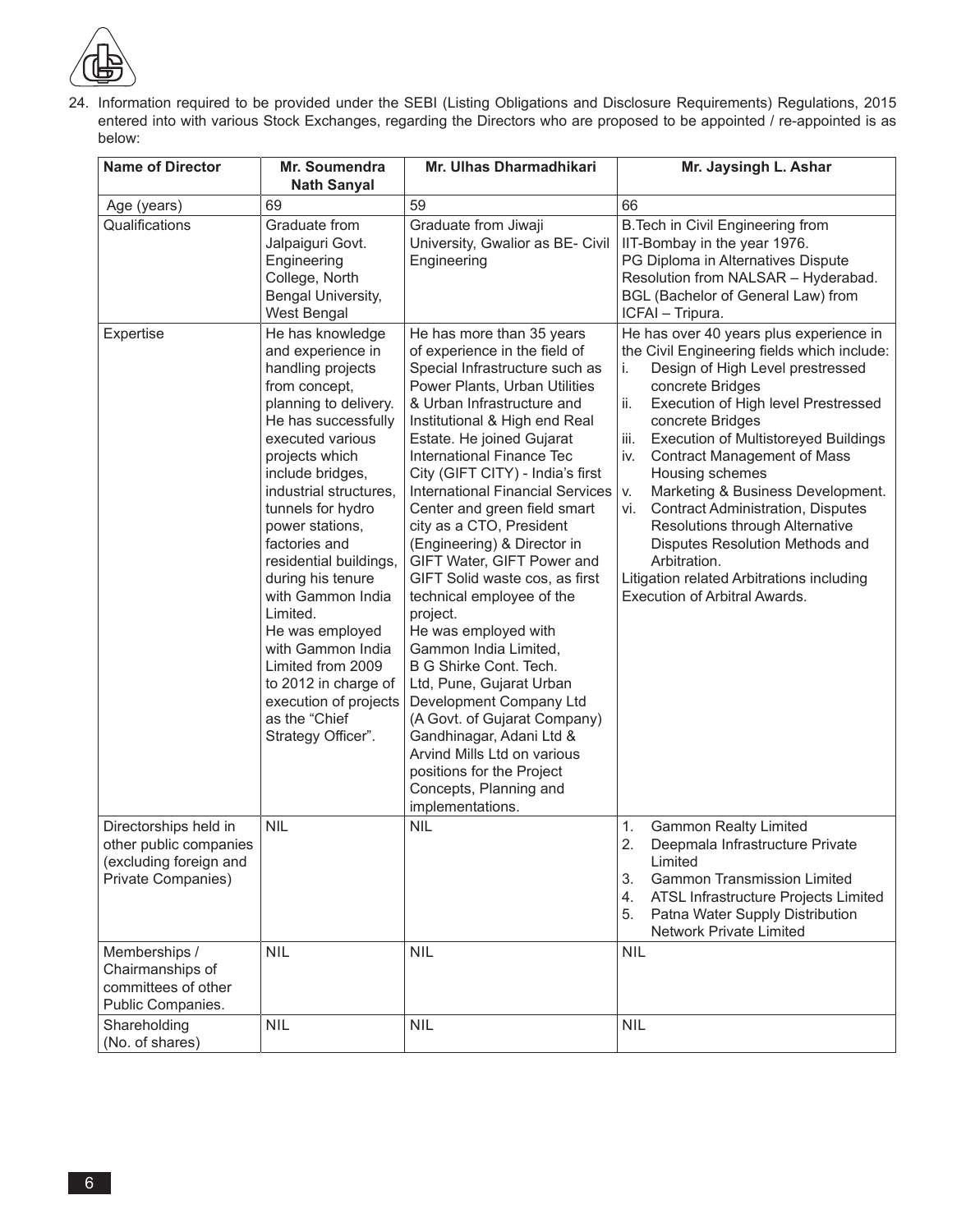

# **ANNEXURE TO NOTICE**

As required by Section 102 of the Companies Act, 2013 the following Explanatory Statement sets out the material facts relating to the businesses under Items No. 2 to 7 of the accompanying Notice dated 30<sup>th</sup> April, 2019.

### **Item No. 2**

Members are hereby informed that the Board on the recommendation of the Audit Committee appointed Mr. R. Srinivasa Raghavan, Cost Accountant (Membership No. 100098) as the Cost Auditor of the Company for the financial year 2018-19 to conduct audit of Cost Accounting Records maintained by the Company in respect of the Company's Civil Engineering, Procurement and Construction business at a remuneration of ₹ 100,000/- (Rupees One Lakh only) per annum exclusive of reimbursement of conveyance expenses at actuals and Service Tax/GST as applicable.

Pursuant to Rule 14 of the Companies (Audit and Auditors) Rules, 2014, the remuneration proposed to be paid to the Cost Auditor is required to be ratified by the shareholders.

The Board recommends the passing of the Ordinary Resolution at Item No. 2 of the accompanying Notice for Members approval.

None of the Directors and/or Key Managerial Personnel of the Company or their respective relatives are concerned or interested in the passing of the above resolution.

### **Item No. 3**

The Board of Directors ("Board"), on the recommendation of the Nomination and Remuneration Committee, appointed Mr. Soumendra Nath Sanyal (DIN: 06485683) as an Additional (Independent) Director of the Company, not liable to retire by rotation, effective 1<sup>st</sup> April, 2019. Pursuant to the provisions of Section 161 of the Act and Article 128 of the Articles of Association of the Company, Mr. Sanyal holds office up to the date of the ensuing Annual General Meeting ("AGM") and is eligible to be appointed as Director of the Company.

The Company has received from Mr. Sanyal (i) Consent in writing to act as Director in Form DIR-2 pursuant to Rule 8 of the Companies (Appointment & Qualification of Directors) Rules, 2014, (ii) Intimation in Form DIR-8 in terms of the Companies (Appointment & Qualification of Directors) Rules, 2014, to the effect that he is not disqualified under Section 164(2) of the Act and (iii) a declaration to the effect that he meets the criteria of independence as provided under Section 149(6) of the Act. The profile and specific areas of expertise of Mr. Sanyal are provided as annexure to this Notice.

In the opinion of the Board, Mr. Sanyal is a person of integrity, fulfils the conditions as specified in the Act and the Rules made thereunder for such appointment and is independent of the Management of the Company.

The resolution at Item no. 3 seeks the approval of the Members in terms of Sections 149,152,161 and other applicable provisions of the Act, read with Schedule IV of the Act and the Rules made thereunder, for appointment of Mr. Sanyal as an Independent Director of the Company for a period commencing from 1<sup>st</sup> April, 2019 till 31<sup>st</sup> March, 2024.

A copy of the draft letter of appointment of Mr. Sanyal as an Independent Director setting out the terms and conditions is available for inspection without any fee payable by the Members at the Registered Office of the Company during the normal business hours on working days up to the date of the AGM.

The Board recommends the passing of the Ordinary resolution at Item No. 3 of the accompanying Notice for Members approval.

None of the Director(s) and/or Key Managerial Personnel of the Company or their respective relatives, except Mr. Sanyal, to whom the resolution relates, are concerned or interested in the resolution mentioned at Item No. 3 of the Notice.

#### **Item No. 4**

The Board of Directors ("Board"), on the recommendation of the Nomination and Remuneration Committee, appointed Mr. Ulhas Dharmadhikari (DIN: 02249465) as an Additional (Independent) Director of the Company, not liable to retire by rotation, effective 17<sup>th</sup> April, 2019. Pursuant to the provisions of Section 161 of the Act and Article 128 of the Articles of Association of the Company, Mr. Dharmadhikari will hold office up to the date of this Annual General Meeting ("AGM") and is eligible to be appointed as Director of the Company.

The Company has received from Mr. Dharmadhikari (i) Consent in writing to act as Director in Form DIR-2 pursuant to Rule 8 of the Companies (Appointment & Qualification of Directors) Rules, 2014, (ii) Intimation in Form DIR-8 in terms of the Companies (Appointment & Qualification of Directors) Rules, 2014, to the effect that he is not disqualified under Section 164(2) of the Act and (iii) a declaration to the effect that he meets the criteria of independence as provided under Section 149(6) of the Act. The profile and specific areas of expertise of Mr. Dharmadhikari are provided as annexure to this Notice.

In the opinion of the Board, Mr. Dharmadhikari is a person of integrity, fulfils the conditions specified in the Act and the Rules made thereunder and is independent of the Management of the Company.

The resolution at Item No. 4 seeks approval of the Members in terms of Sections 149,152,161 and other applicable provisions of the Act, read with Schedule IV of the Act and the Rules made thereunder, for appointment of Mr. Ulhas Dharmadhikari as an Independent Director of the Company for a period of 5 (five) years commencing  $17<sup>th</sup>$  April, 2019 till 16<sup>th</sup> April, 2024.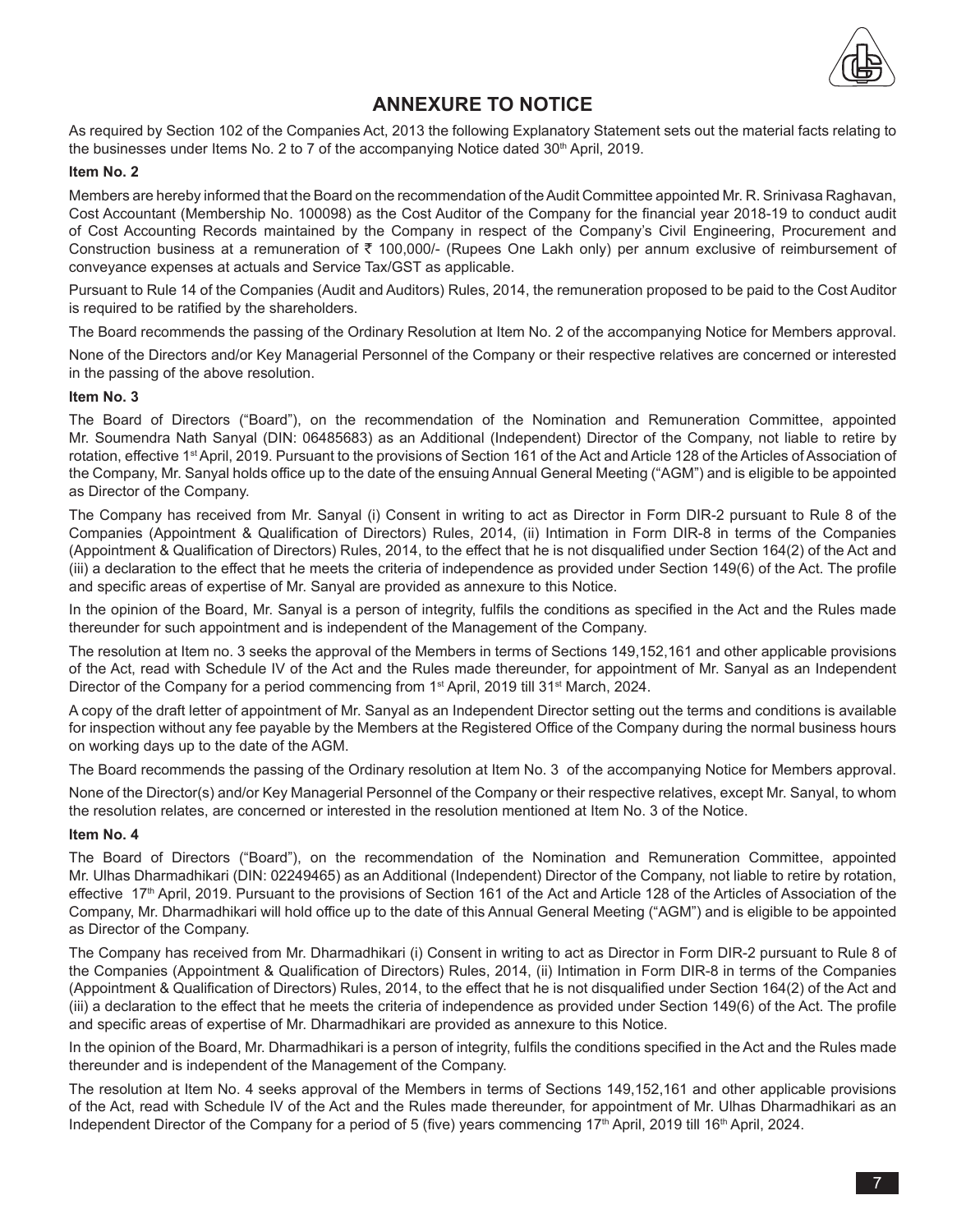

A copy of the draft letter of appointment of Mr. Dharmadhikari as an Independent Director setting out the terms and conditions is available for inspection without any fee payable by the Members at the Registered Office of the Company during the normal business hours on working days up to the date of the AGM.

The Board recommends the passing of the Ordinary resolution at Item No. 4 of the accompanying Notice for Members approval.

None of the Director(s) and/or Key Managerial Personnel of the Company or their respective relatives, except Mr. Dharmadhikari, to whom the resolution relates, are concerned or interested in the resolution mentioned at Item No. 4 of the Notice.

## **Item No. 5 & 6**

Members are informed that on the recommendation of the Nomination and Remuneration Committee, the Board in its meeting held on 19th February, 2019 appointed Mr. Jaysingh L. Ashar (DIN: 07015068) as an Additional Director of the Company pursuant to Section 161 of the Companies Act, 2013 and Article 128 of the Articles of Association to hold office as such until this Annual General Meeting.

The Board also appointed Mr. Ashar as a Whole-time Director of the Company designated as Executive Director for a term of 3 (three) Years commencing from 19th February, 2019. Mr. Ashar is liable to retire by rotation. The Company has received from Mr. Ashar (i) Consent in writing to act as Director in Form DIR-2 pursuant to Rule 8 of the Companies (Appointment & Qualification of Directors) Rules, 2014, (ii) Intimation in Form DIR-8 in terms of the Companies (Appointment & Qualification of Directors) Rules, 2014, to the effect that he is not disqualified under Section 164(2) of the Act.

Brief profile of Mr. Jaysingh L. Ashar is as under:

Mr. Jaysingh L. Ashar has done B.Tech in Civil Engineering from IIT-Bombay in the year 1976. He has also received a PG Diploma in Alternatives Dispute Resolution from NALSAR – Hyderabad. He has obtained BGL (Bachelor of General Law) from ICFAI – Tripura.

Further, he is also a Fellow with:

- (i) Institute of Engineers (India)
- (ii) Indian Institute of Technical Arbitration &
- (iii) Indian Council of Arbitration

 He has over 40 years plus experience in the Civil Engineering field :

- a. Design of High Level prestressed concrete Bridges
- b. Execution of High level Prestressed concrete Bridges
- c. Execution of Multistoreyed Buildings
- d. Contract Management of Mass Housing schemes
- e. Marketing & Business Development.
- f. Contract Administration, Disputes Resolutions through Alternative Disputes Resolution Methods and Arbitration.
- g. Litigation related Arbitrations including Execution of Arbitral Awards.

The Board recommends the appointment of Mr. Jaysingh L. Ashar as Whole-time Director designated as Executive Director of the Company, as set out in the resolution at Item Nos. 5 & 6 on the following terms including remuneration:

## **(I) Consolidated Salary** –

|    | <b>Monthly Benefits</b>      | Per Annum (in ₹) |
|----|------------------------------|------------------|
| A] | <b>Assumed Basic</b>         | 7,80,000         |
|    | <b>HRA</b>                   | 7,80,000         |
|    | <b>Education Allowance</b>   | 2,400            |
|    | <b>Special Allowance</b>     | 24,08,568        |
|    | Sodexo Coupons               | 14,040           |
|    | Sub-Total(A)                 | 39,85,008        |
| B] | Conveyance Allowance         | 3,00,000         |
|    | <b>Fuel Valuation</b>        | 1,50,000         |
|    | Car Maintenance              | 1,50,000         |
|    | Sub-Total (B)                | 6,00,000         |
| C] | <b>Annual Benefits</b>       |                  |
|    | <b>Medical Reimbursement</b> | 15,000           |
|    | <b>LTA</b>                   | 65,000           |
|    | Sub-Total (C)                | 80,000           |
|    | Grand Total (A+B+C)          | 46,65,008        |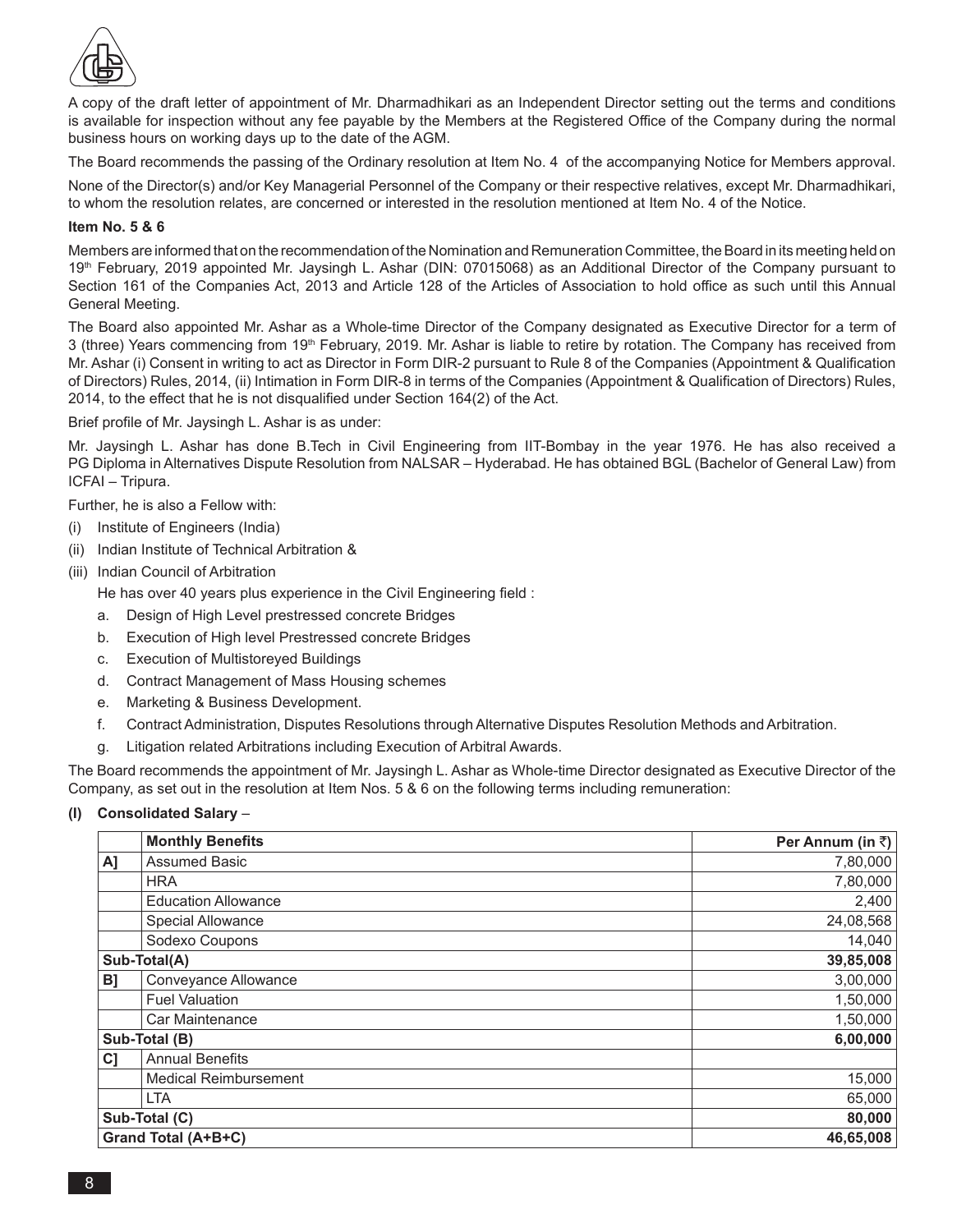

## **PART A:**

## (i) Reimbursement of expenses

 Reimbursement of all expenses actually and properly incurred by Mr. Ashar in the course of discharging official duties of the Company.

 Other terms:

| Job Profile<br>During the period of his service with the Company, the Whole-Time Director Designated as<br><b>Executive Director shall:</b> |  |                                                                                                                                                                                                                                                                                                                                                                                                                                                                                                                                                                                                          |
|---------------------------------------------------------------------------------------------------------------------------------------------|--|----------------------------------------------------------------------------------------------------------------------------------------------------------------------------------------------------------------------------------------------------------------------------------------------------------------------------------------------------------------------------------------------------------------------------------------------------------------------------------------------------------------------------------------------------------------------------------------------------------|
|                                                                                                                                             |  | perform, observe and confirm to such orders and instructions as may from time to time be<br>a)<br>reasonably given or communicated to him by the Board of Directors of the Company;                                                                                                                                                                                                                                                                                                                                                                                                                      |
|                                                                                                                                             |  | in all respects carry out and use his best endeavors in carrying out the objects of the Company<br>b)<br>diligently and faithfully serve the Company, promote and protect its interest in all things to<br>the best of his ability and judgment, and use his best endeavors to further its interests and to<br>increase its business; and                                                                                                                                                                                                                                                                |
|                                                                                                                                             |  | devote the whole of his time and attention to the business of the Company during the normal<br>C)<br>office and/or working hours of the Company and otherwise as in the opinion of the Board<br>of Directors may be reasonably necessary for the diligent performance of his duties, and<br>shall not in any way be engaged in, concerned directly or indirectly with any other company,<br>business or trade (subsidiaries and associate companies excepted and otherwise than as the<br>holder of shares or debentures in any company) without the consent of the Board of Directors<br>of the Company |
| <b>Other Terms</b>                                                                                                                          |  | So long as Mr. Ashar functions as Whole-Time Director Designated as Executive Director he<br>a)<br>shall not be paid any sitting fees for attending the Meetings of the Board of Directors or the<br>Committee(s) thereof                                                                                                                                                                                                                                                                                                                                                                                |
|                                                                                                                                             |  | The headquarters of the Whole-Time Director Designated as Executive Director shall, unless<br>b)<br>otherwise specified, be at Mumbai.                                                                                                                                                                                                                                                                                                                                                                                                                                                                   |
|                                                                                                                                             |  | His appointment, re-appointment, duties, responsibilities and remuneration shall<br>C)<br>be in conformity with the Companies Act, 2013 (including any amendment thereto),<br>SEBI (Listing Obligations and Disclosures Requirements) Regulations 2015 and all such<br>other applicable laws.                                                                                                                                                                                                                                                                                                            |
|                                                                                                                                             |  | Such other terms and conditions as may be recommended by the Nomination and<br>d)<br>Remuneration Committee and as may be approved by the Board.                                                                                                                                                                                                                                                                                                                                                                                                                                                         |

 The aggregate of the remuneration and perquisites/benefits, including contributions towards Provident Fund, Superannuation Fund and Gratuity Fund, payable to the Whole-time Directors of the Company taken together, shall be within the limit prescribed under the Companies Act, 2013, or any amendment thereto or modification thereof ('the Act').

 Additional information in respect of Mr. Ashar pursuant to the SEBI (Listing Obligations and Disclosure Requirements) Regulations, 2015 and the Secretarial Standard on General Meetings, is given Corporate Governance'.

 The Board recommends the passing of the Ordinary Resolution at Item No. 5 and Special Resolution at Item No. 6 of the accompanying Notice for Members approval.

 None of the other Directors and/or Key Managerial Personnel of the Company, except Mr. Jaysingh L. Ashar are interested in the resolutions at Item Nos. 5 & 6 of the Notice.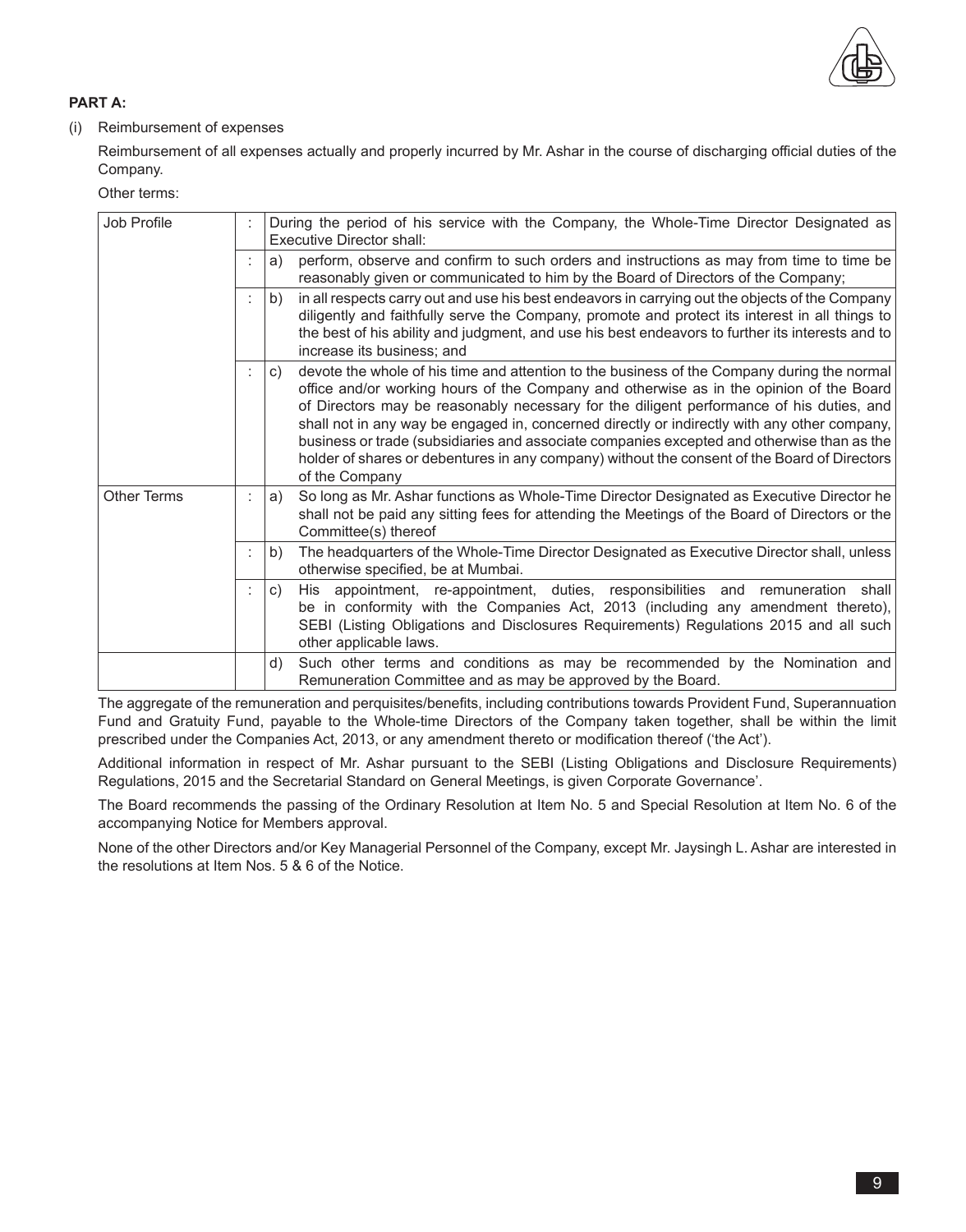

#### **Item no. 7**

Members are informed that on the recommendation of the Nomination and Remuneration Committee, the Board in its meeting held on 20<sup>th</sup> August, 2018 appointed Mr. Anurag Choudhry as a Whole-time Director designated as Executive Director-Finance for a period of 3 (three) years effective from 20<sup>th</sup> August, 2018, subject to the approval of the lenders and the members.

Pursuant to the provisions of Section 197 of the Companies Act, 2013, the Company also obtained a 'No Objection Certificate' from ICICI Bank Limited (Monitoring Institution acting on behalf of the lenders) dated  $2^{nd}$  November, 2018 for payment of the remuneration of  $\bar{\tau}$  54,00,000/- p.a. for a period of three years commencing from 20<sup>th</sup> August, 2018 (on pro-rata basis i.e. financial year wise).

Members are further informed that due to personal reasons Mr. Choudhry resigned from the Company's Board effective from 18th February, 2019. The Company has paid the below mentioned remuneration to Mr. Choudhry, pending shareholders approval.

The following remuneration was paid from  $20<sup>th</sup>$  August, 2018 to 18<sup>th</sup> February, 2019, pursuant to Section 197 of the Companies Act, 2013 read with Part II of Schedule V of the Act and requires to be ratified by the members.

| <b>Pay Elements</b>        | Amount (in ₹) |
|----------------------------|---------------|
| <b>Assumed Basic</b>       | 5,69,107      |
| House Rent Allowance       | 5,69,107      |
| <b>Special Allowance</b>   | 12,25,136     |
| Conveyance Allowance       | 1,50,749      |
| <b>Education Allowance</b> | 1,206         |
| <b>Fuel Allowance</b>      | 75,374        |
| Maintainance Allowance     | 75,374        |
| Unclaimed LTA (+)          | 49,455        |
| <b>TOTAL</b>               | 27,15,509     |

All the documents referred to above are available for inspection at the Company's registered office.

The Board recommends the passing of the Special resolution at Item No. 7 of the accompanying Notice for Members approval. None of the Directors and /or Key Managerial person or their relatives are interested in the resolution at Item No 7.

> **By Order of the Board of Directors** For **GAMMON INDIA LIMITED**

> > **ABHIJIT RAJAN CHAIRMAN**

**Registered Office:** Floor 3rd, Plot No - 3/8, Hamilton House, J.N. Heredia Marg, Ballard Estate, Mumbai - 400 038.

Date: 30<sup>th</sup> April, 2019 **Place:** Mumbai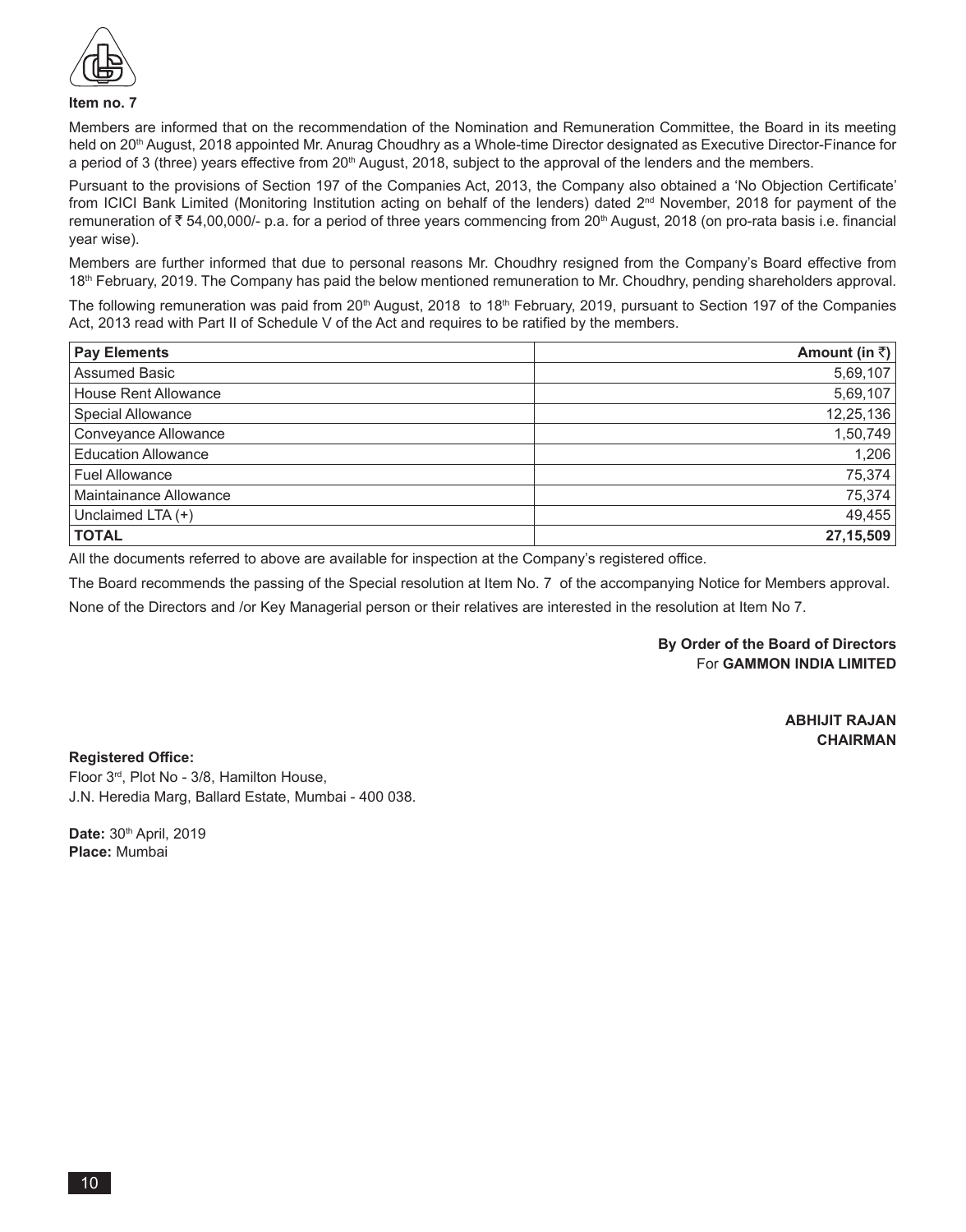#### **Form No. MGT-11 PROXY FORM**

*[Pursuant to section 105(6) of the Companies Act, 2013 and rule 19(3) of the Companies* 

*(Management and Administration) Rules, 2014]*

#### **GAMMON INDIA LIMITED**

#### **CIN:** L74999MH1922PLC000997

**Registered Office:** Floor 3rd, Plot No - 3/8, Hamilton House, J.N. Heredia Marg, Ballard Estate, Mumbai - 400038.

| Name of the member(s)     | İ.     |
|---------------------------|--------|
| <b>Registered Address</b> | ٠<br>٠ |
| F-mail ID                 | ۰<br>٠ |
| Folio No/Client ID        | ٠<br>٠ |
| חו פח                     | ٠<br>٠ |

I/ We, being the member(s) of **Gammon India Limited** holding **Example 10** and the state of the state of the state of the state of the state of the state of the state of the state of the state of the state of the state of t

|    | Address:                                                                                                                                                                                                                       |                                         |                                                                                                                 |
|----|--------------------------------------------------------------------------------------------------------------------------------------------------------------------------------------------------------------------------------|-----------------------------------------|-----------------------------------------------------------------------------------------------------------------|
|    | E-mail ID:                                                                                                                                                                                                                     | Signature: National Assembly Signature: | or failing him/her                                                                                              |
| 2. |                                                                                                                                                                                                                                |                                         |                                                                                                                 |
|    | Address: Andreas Address:                                                                                                                                                                                                      |                                         |                                                                                                                 |
|    |                                                                                                                                                                                                                                | Signature: National Assembly Signature: | or failing him/her                                                                                              |
| 3. | Name: ________________                                                                                                                                                                                                         |                                         |                                                                                                                 |
|    | Address: Analysis and the set of the set of the set of the set of the set of the set of the set of the set of the set of the set of the set of the set of the set of the set of the set of the set of the set of the set of th |                                         |                                                                                                                 |
|    | E-mail ID:<br><u> 1980 - Jan Samuel Barbara, martin a</u>                                                                                                                                                                      | Signature:                              | the contract of the contract of the contract of the contract of the contract of the contract of the contract of |

as my/our proxy to attend and vote (on a poll) for me/us and on my/our behalf at the **96th Annual General Meeting** of the Company, to be held on **Friday, 7th day of June, 2019, at 3.00 p.m.** at **Textiles Committee, P. Balu Road, Prabhadevi Chowk, Prabhadevi, Mumbai – 400 025** and at any adjournment thereof in respect of such resolutions as are indicated below:

| <b>Resolution</b><br>No. | <b>Resolutions</b>                                                                                                                                                                                                                                        |
|--------------------------|-----------------------------------------------------------------------------------------------------------------------------------------------------------------------------------------------------------------------------------------------------------|
|                          | Adoption of Audited Standalone and Consolidated Financial Statements for the Financial Year ended 31 <sup>st</sup> March 2018 alongwith<br>Report of Board of Directors and Auditors thereon.                                                             |
|                          | Ratification of payment of remuneration to the Cost Auditor viz. Mr. R. Srinivasaraghavan for the Financial Year ended 31 <sup>st</sup> March, 2019.                                                                                                      |
| 3.                       | Appointment of Mr. Soumendra Nath Sanyal (DIN: 06485683) as an Independent Director of the Company.                                                                                                                                                       |
| 4.                       | Appointment of Mr. Ulhas Dharmadhikari (DIN: 02249465) as an Independent Director of the Company.                                                                                                                                                         |
| 5.                       | Regularisation of appointment of Mr. Jaysingh L. Ashar (DIN: 07015068) as a Director of the Company.                                                                                                                                                      |
| 6.                       | Special Resolution for appointment of Mr. Jaysingh L. Ashar (DIN: 07015068) as a Whole-Time Director of the Company for a<br>period of 3(three) years w.e.f. 19 <sup>th</sup> February, 2019 and to approve the remuneration of Mr. Ashar for the period. |
|                          | Special Resolution pursuant to Section 196 and 197 read with Schedule V of the Companies Act, 2013 for ratification of payment<br>of remuneration to Mr. Anurag Choudhry (DIN: 07015068) erstwhile Executive Director of the Company.                     |

Signed this \_\_\_\_\_\_\_\_\_\_\_\_\_ day of \_\_\_\_\_\_\_, 2019

**Signature of Shareholder Signature of Proxy holder(s)**

Affix Revenue **Stamp** 

**Note: This form of proxy in order to be effective should be duly completed and deposited at the Registered Office of the Company, not less than 48 hours before the commencement of the Meeting.** 

#### **GAMMON INDIA LIMITED**

**CIN:** L74999MH1922PLC000997

**Registered Office:** Floor 3rd, Plot No - 3/8, Hamilton House, J.N. Heredia Marg, Ballard Estate, Mumbai - 400038.

#### **ATTENDANCE SLIP**

(To be filled in and handed over at the entrance of the meeting hall)

I hereby record my presence at the **96th Annual General Meeting** of the Company to be held at T**extiles Committee, P. Balu Road, Prabhadevi Chowk, Prabhadevi, Mumbai – 400 025 on Friday, 7th day of June, 2019, at 3.00 p.m.**

| Full Name of the *Shareholder / Proxy (in Block Letters) |  |
|----------------------------------------------------------|--|
| Folio No. or Client / DP ID No.:                         |  |
| No. of Shares held:                                      |  |

#### **Signature of Shareholder/Proxy**

\*Strike out whichever is not applicable

**NOTE:** Members who have multiple folios/demat accounts with different joint holders may use copies of this attendance slip. Only Shareholders of the Company or their Proxies will be allowed to attend the Meeting.